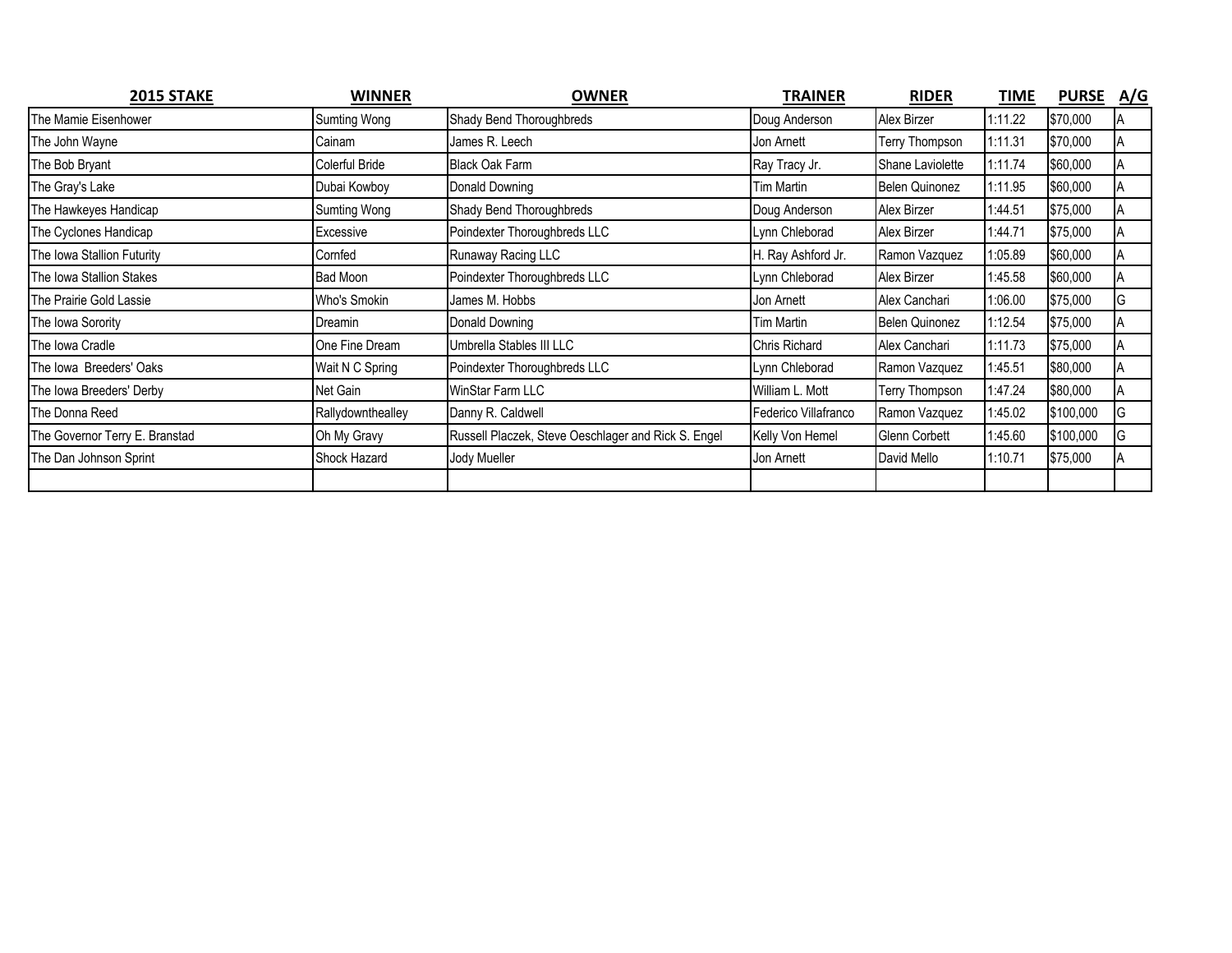| 2016 STAKE                                                       | <b>WINNER</b>    | <b>OWNER</b>                                             | TRAINER                         | <b>RIDER</b>      |         | TIME PURSE A/G    |   |
|------------------------------------------------------------------|------------------|----------------------------------------------------------|---------------------------------|-------------------|---------|-------------------|---|
| The Mamie Eisenhower                                             | It's The Swede   | William L. Hobbs                                         | Karl Broberg                    | Sasha Risenhoover |         | 1:11.07 \$60,000  |   |
| The John Wayne                                                   | Ooey Gooey       | Paradise Stables LLC                                     | Kelly Von Hemel                 | Glenn Corbett     | 1:10.41 | \$60,000          |   |
| The Bob Bryant                                                   | It's The Swede   | William L. Hobbs                                         | Karl Broberg                    | Sasha Risenhoover |         | 1:10.58 \$60,000  |   |
| The Gray's Lake                                                  | One Fine Dream   | Umbrella Stables II LLC                                  | Kelly Von Hemel                 | Ramon Vazquez     |         | 1:12.14 \$60,000  |   |
| The Hawkeyes Handicap                                            | Mywomanfromtokyo | Crimson King Farm and Christine Rhiner                   | Kelly Von Hemel                 | Glenn Corbett     |         | 1:47.02 \$65,000  |   |
| The Cyclones Handicap                                            | One Fine Dream   | Umbrella Stables II LLC                                  | Kelly Von Hemel                 | Shane Laviolette  |         | 1:45.46 \$65,000  |   |
| The Iowa Stallion Stakes                                         | One Fine Dream   | Umbrella Stables II LLC                                  | Kelly Von Hemel                 | Shane Laviolette  |         | 1:42.62 \$60,000  |   |
| The Iowa Registered & Foaled Three Year Old Filly Route          | Mywomanfromtokyo | Crimson King Farm and Christine Rhiner                   | Kelly Von Hemel                 | Glenn Corbett     |         | 1:43.20 \$45,000  |   |
| The Iowa Registered & Foaled Three Year Old Colt & Gelding Route | Scrutinizer      | Dream Farm LLC                                           | Gene Jacquot                    | Glenn Corbett     |         | 1:45.05 \$45,000  |   |
| The Iowa Sorority                                                | Theperfectvow    | River Ridge Ranch LLC                                    | Robertino Diodoro Scott Stevens |                   |         | 1:11.90 \$90,000  |   |
| The Iowa Cradle                                                  | Han Sense        | Kendall E. Hansen                                        | Michael Maker                   | Ramon Vazquez     |         | 1:12.07 \$90,000  |   |
| The Iowa Breeders' Oaks                                          | Mywomanfromtokyo | Crimson King Farm and Christine Rhiner                   | Kelly Von Hemel                 | Glenn Corbett     |         | 1:41.68 \$103,000 |   |
| The Iowa Breeders' Derby                                         | One Fine Dream   | Umbrella Stables II LLC                                  | Kelly Von Hemel                 | Shane Laviolette  |         | 1:44.39 \$103,000 |   |
| The Donna Reed                                                   | Foxy Fleda       | Rosewood Farm, Inc.                                      | Doug Anderson                   | Ty Kennedy        |         | 1:42.69 \$100,000 |   |
| The Governor Terry E. Branstad                                   | Matchlock        | Tom Allen, Dan Sears, Otto Farms, Inc. and Dick R. Clark | Dick R. Clark                   | Shane Laviolette  |         | 1:42.97 \$100,000 | G |
| The Dan Johnson Sprint                                           | You Funny Man    | Paul M. Pearson and River Ridge Ranch LLC                | Paul Pearson                    | Alex Birzer       |         | 1:10.54 \$85,000  |   |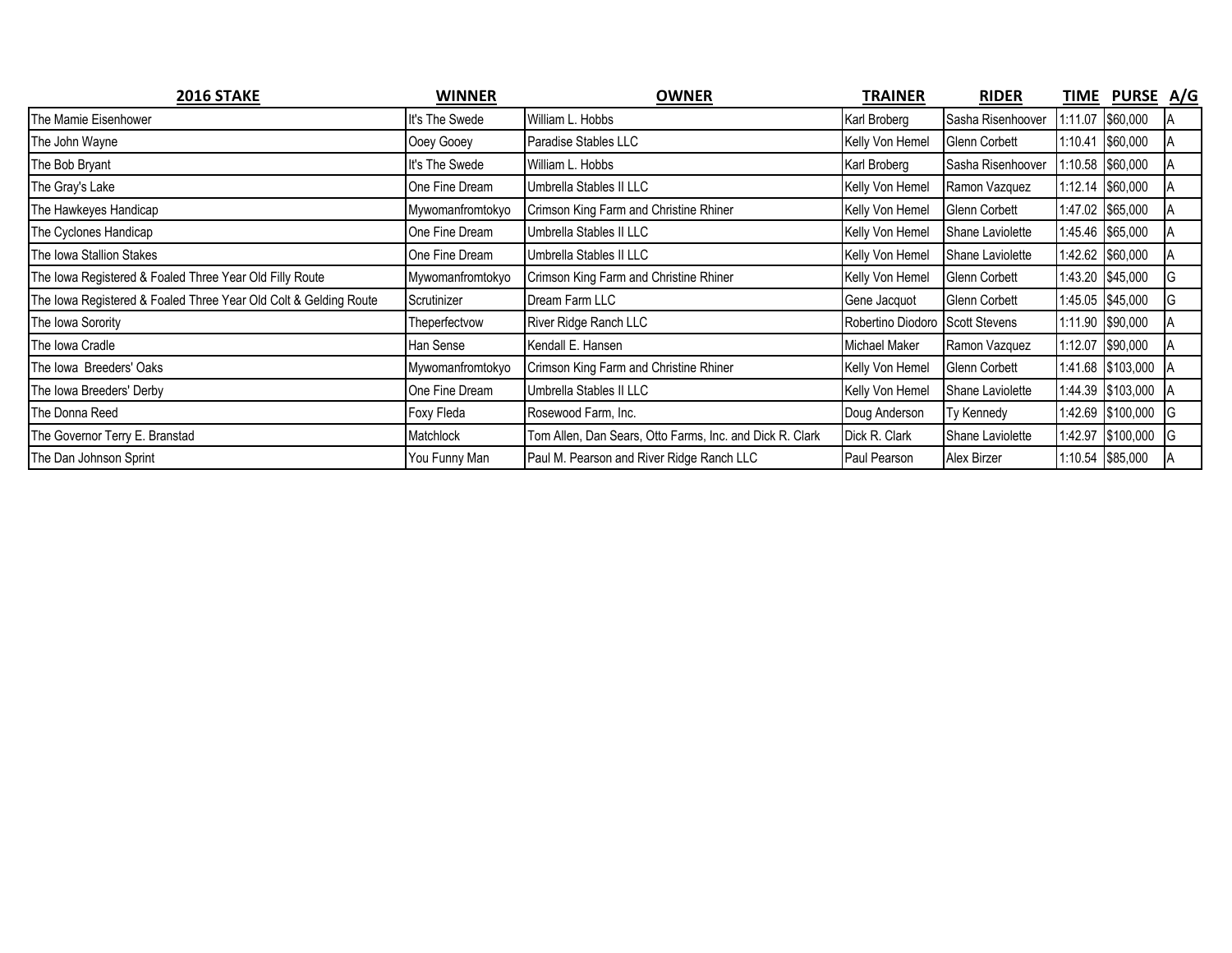| 2017 STAKE                     | <b>WINNER</b>           | <b>OWNER</b>                                                           | <b>TRAINER</b>        | <b>RIDER</b>         | <b>TIME</b> | PURSE A/G |     |
|--------------------------------|-------------------------|------------------------------------------------------------------------|-----------------------|----------------------|-------------|-----------|-----|
| The Mamie Eisenhower           | Dreamin                 | Danny R. Caldwell                                                      | Federico Villafranco  | Ramon Vazquez        | :10.56      | \$60,000  | IG  |
| The John Wayne                 | Itsallaboutyou          | Danny R. Caldwell                                                      | Federico Villafranco  | Ramon Vazquez        | :10.44      | \$60,000  | IG  |
| The Bob Bryant                 | Jayne's Idea            | End Zone Athletics, Inc.                                               | Karl Broberg          | David Cabrera        | :10.74      | \$63,500  | G   |
| The Gray's Lake                | Molleck                 | Prairie Gold Diggers                                                   | Gene Jacquot          | Kevin Roman          | :10.41      | \$63,500  | G   |
| The Panthers                   | Chanel's Legacy         | Poindexter Thoroughbreds LLC                                           | Lynn Chleborad        | Alex Birzer          | :37.77      | \$65,000  | G   |
| The Hawkeyes Handicap          | Mywomanfromtokyo        | Crimson King Farm and Christine Rhiner                                 | Kelly Von Hemel       | <b>Glenn Corbett</b> | :43.91      | \$65,000  | G   |
| The Cyclones Handicap          | Net Gain                | Claim To Fame Stable                                                   | <b>Clinton Stuart</b> | Terry Thompson       | :43.38      | \$65,000  | G   |
| The Saylorville                | Dreamin                 | Danny R. Caldwell                                                      | Federico Villafranco  | Ramon Vazquez        | :08.80      | \$100,000 | IG  |
| The Iowa Stallion Futurity     | Tin Badge               | Mamas Thoroughbreds, LLC                                               | Greg Zielinski        | <b>Glenn Corbett</b> | :04.88      | \$60,000  | G   |
| The Iowa Stallion Stakes       | Shweet Persuasion       | Cando Partners                                                         | Kelly Von Hemel       | Terry Thompson       | :43.27      | \$60,000  | G   |
| The Iowa Sorority              | Msbrooklynbrawler       | Brian Hall, Jason Loutsch, Justin Loutsch, Jason Cline and Nick Jensen | Kelly Von Hemel       | Marlon St. Julien    | :10.53      | \$90,000  | G   |
| The Iowa Cradle                | Tin Badge               | Mamas Thoroughbreds, LLC                                               | Greg Zielinski        | <b>Glenn Corbett</b> | :10.18      | \$90,000  | IG  |
| The Iowa Breeders' Oaks        | Theperfectvow           | River Ridge Ranch LLC                                                  | Robertino Diodoro     | Ry Eikleberry        | 1:41.88     | \$103,500 | 1G  |
| The Iowa Breeders' Derby       | <b>Wonderful Dancer</b> | Bogash Racing Stables LLC                                              | Thomas Wellington     | <b>Glenn Corbett</b> | :43.08      | \$103,500 | -lG |
| The Donna Reed                 | Mywomanfromtokyo        | Crimson King Farm and Christine Rhiner                                 | Kelly Von Hemel       | Glenn Corbett        | :41.83      | \$100,000 | -lG |
| The Governor Terry E. Branstad | One Fine Dream          | Umbrella Stables II LLC                                                | Kelly Von Hemel       | Ramon Vazquez        | :42.67      | \$100,000 | -lG |
| The Dan Johnson Sprint         | Itsallaboutyou          | Danny R. Caldwell                                                      | Federico Villafranco  | Ramon Vazquez        | 1:08.70     | \$85,000  | IG  |
|                                |                         |                                                                        |                       |                      |             |           |     |